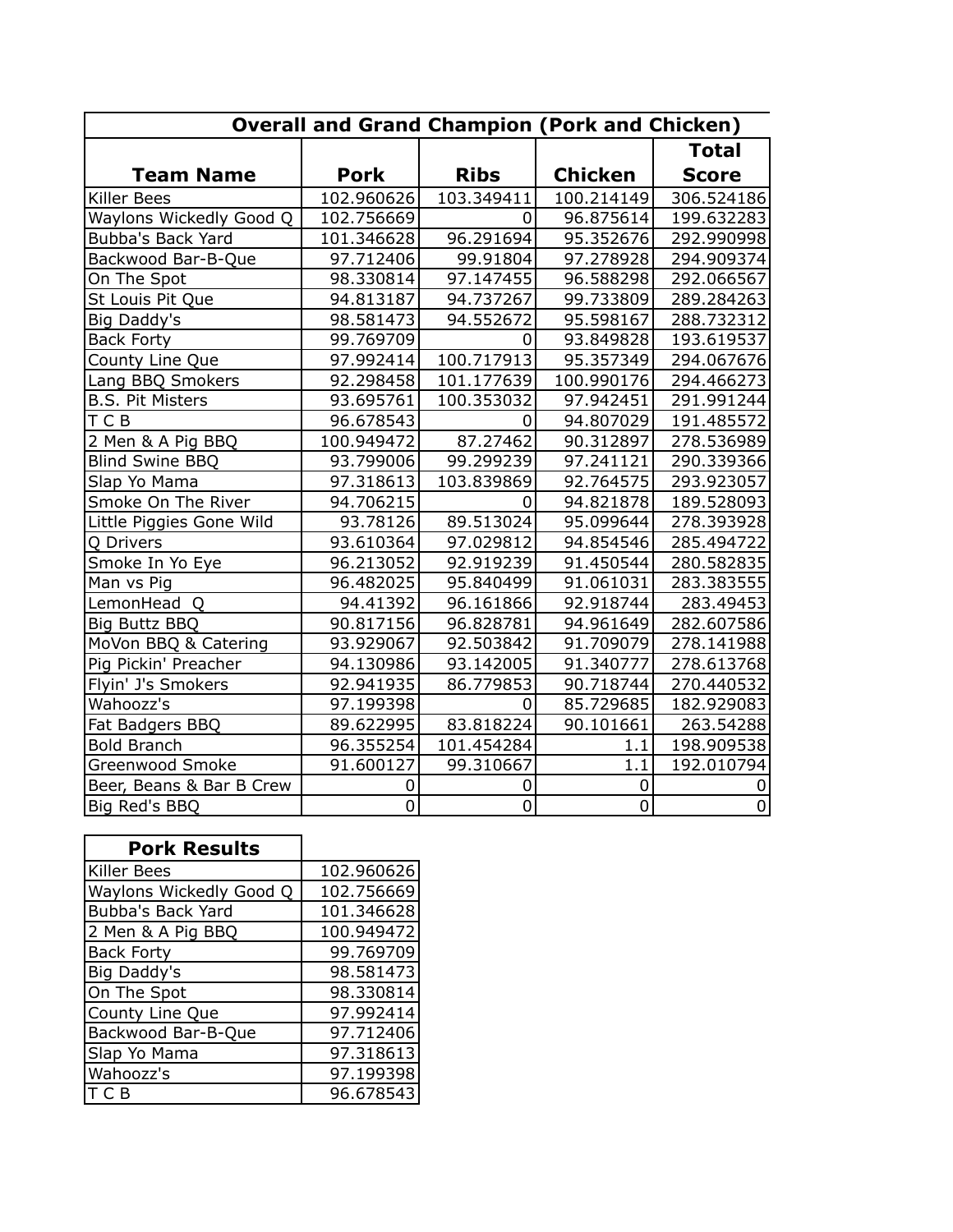| Man vs Pig               | 96.482025 |
|--------------------------|-----------|
| <b>Bold Branch</b>       | 96.355254 |
| Smoke In Yo Eye          | 96.213052 |
| St Louis Pit Que         | 94.813187 |
| Smoke On The River       | 94.706215 |
| LemonHead Q              | 94.41392  |
| Pig Pickin' Preacher     | 94.130986 |
| MoVon BBQ & Catering     | 93.929067 |
| <b>Blind Swine BBO</b>   | 93.799006 |
| Little Piggies Gone Wild | 93.78126  |
| <b>B.S. Pit Misters</b>  | 93.695761 |
| Q Drivers                | 93.610364 |
| Flyin' J's Smokers       | 92.941935 |
| Lang BBQ Smokers         | 92.298458 |
| Greenwood Smoke          | 91.600127 |
| Big Buttz BBQ            | 90.817156 |
| Fat Badgers BBQ          | 89.622995 |
| Beer, Beans & Bar B Crew |           |
| Big Red's BBQ            |           |

| <b>Chicken Results</b>   |          |
|--------------------------|----------|
| Lang BBQ Smokers         | 100.9902 |
| Killer Bees              | 100.2141 |
| St Louis Pit Que         | 99.73381 |
| B.S. Pit Meisters        | 97.94245 |
| Backwood Bar-B-Que       | 97.27893 |
| Blind Swine BBQ          | 97.24112 |
| Waylons Wickedly Good Q  | 96.87561 |
| On The Spot              | 96.5883  |
| Big Daddy's              | 95.59817 |
| County Line Que          | 95.35735 |
| Bubba's Back Yard        | 95.35268 |
| Little Piggies Gone Wild | 95.09964 |
| Big Buttz BBQ            | 94.96165 |
| Q Drivers                | 94.85455 |
| Smoke On The River       | 94.82188 |
| TCB                      | 94.80703 |
| <b>Back Forty</b>        | 93.84983 |
| Lemon Head Q             | 92.91874 |
| Slap Yo Mama             | 92.76458 |
| MoVon BBQ & Catering     | 91.70908 |
| Smoke In Your Eye        | 91.45054 |
| Pig Pickin' Preacher     | 91.34078 |
| Man vs Pig               | 91.06103 |
| Flyin' J's Smokers       | 90.71874 |
| 2 Men & A Pig BBQ        | 90.3129  |
| Fat Badgers BBQ          | 90.10166 |
| Wahoozz's                | 85.72969 |
| Greenwood Smoke          | 1.1      |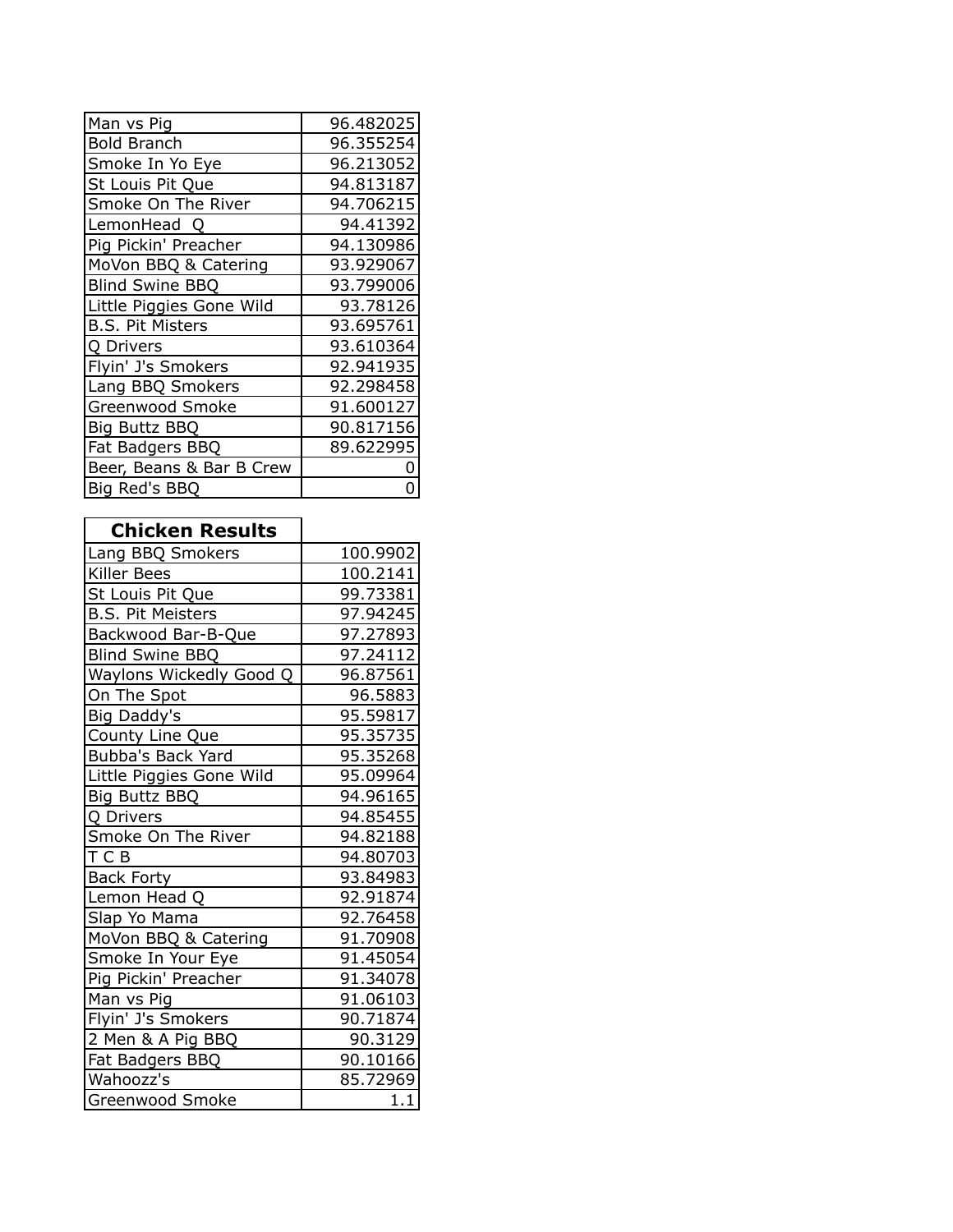| ΙE<br><b>Branch</b> |
|---------------------|
|---------------------|

| <b>Rib Results</b>       |                    |
|--------------------------|--------------------|
| Slap Yo Mama             | 103.84             |
| <b>Killer Bees</b>       | 103.349411         |
| <b>Bold Branch</b>       | 101.454284         |
| Lang BBQ Smokers         | 101.177639         |
| County Line Que          | 100.717913         |
| <b>B.S. Pit Misters</b>  | 100.353032         |
| Backwood Bar-B-Que       | 99.918             |
| Greenwood Smoke          | 99.311             |
| <b>Blind Swine BBQ</b>   | 99.299             |
| On The Spot              | 97.147             |
| Q Drivers                | 97.03              |
| <b>Big Buttz BBQ</b>     | 96.829             |
| Bubba's Back Yard        | $\frac{1}{96.292}$ |
| LemonHead <sub>Q</sub>   | 96.162             |
| Man vs Pig               | 95.84              |
| St Louis Pit Que         | 94.737             |
| <b>Big Daddy's</b>       | 94.553             |
| Pig Pickin' Preacher     | 93.142             |
| Smoke In Yo Eye          | 92.919             |
| MoVon BBQ & Catering     | 92.504             |
| Little Piggies Gone Wild | 89.513             |
| 2 Men & A Pig BBQ        | 87.275             |
| Flyin' J's Smokers       | 86.78              |
| Fat Badgers BBQ          | 83.818             |
| Beer, Beans & Bar B Crew | 0                  |
| Smoke On The River       | 0                  |
| <b>Back Forty</b>        | 0                  |
| Waylons Wickedly Good Q  | 0                  |
| Wahoozz's                | 0                  |
| TCB                      | 0                  |
| Big Red's BBQ            | 0                  |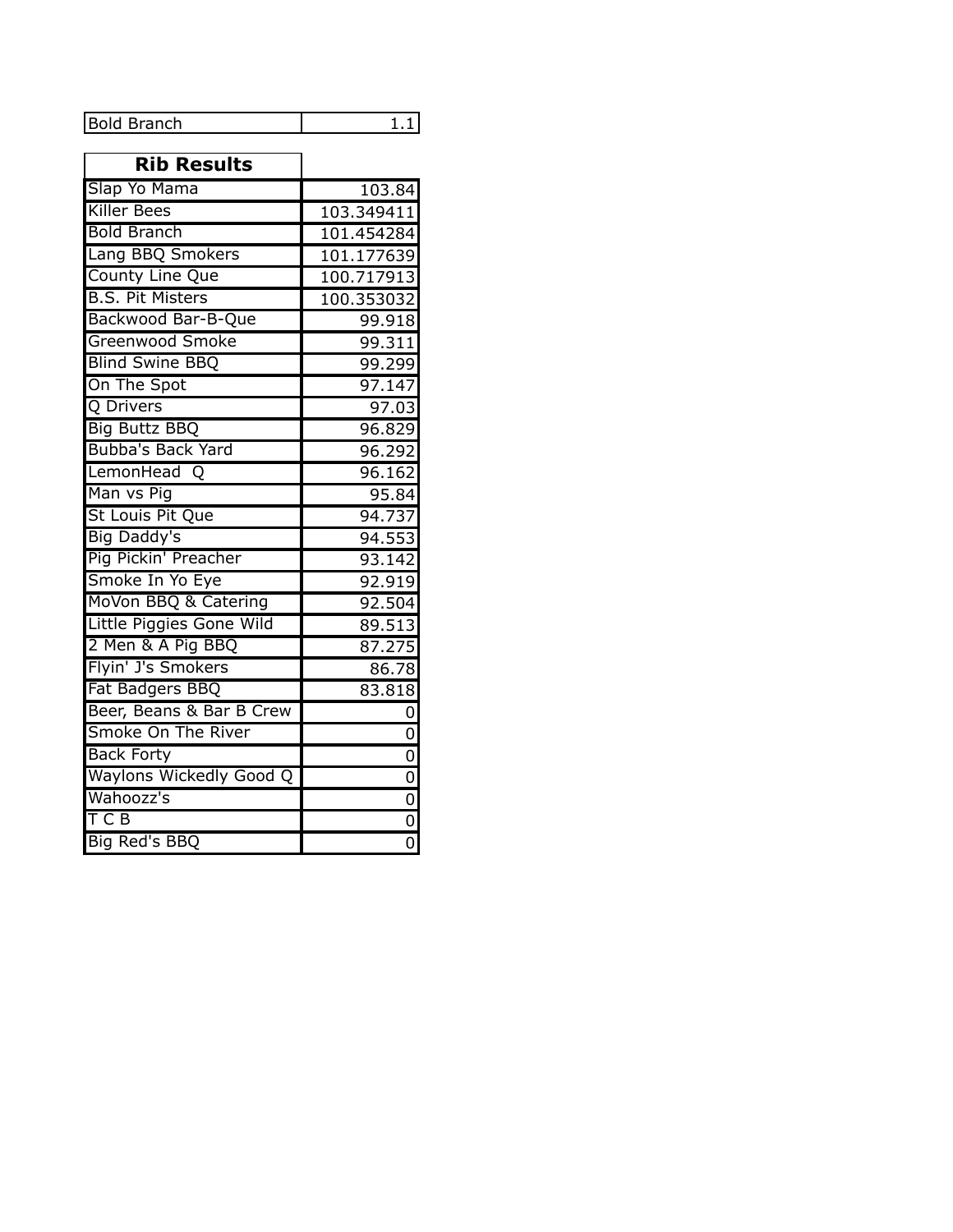| GC Scores                         |
|-----------------------------------|
| 203.17                            |
| 199.632<br>2283                   |
| 96.699304<br>19                   |
| ,<br>94.9913<br>19                |
| $\overline{94.9191}$<br>19        |
| 94.546<br>1<br>c                  |
| 79<br>19<br>94.1.<br>964          |
| 193.619537                        |
| 193.3<br>49                       |
| 3.2886<br>19                      |
| 91<br>.638<br>$\mathbf$<br>1<br>ı |
| 91.48<br>5!<br>19<br>31           |
| 91<br>.262<br>1<br>2<br>59        |
| 91.0401<br>1                      |
| 190.083<br>ξ<br>38                |
| .52<br>189<br>۶                   |
| 188.880                           |
| 188.46<br>$\mathbf \zeta$         |
| 187.663<br>96<br>۶F               |
| 54305<br>187                      |
| 33266<br>187<br>J,                |
| 18<br>778<br>35<br>šξ<br>ر.       |
| 18<br>35.638<br>31                |
| 35<br>18<br>763                   |
| 18<br>33<br>.6                    |
| 18<br>$\overline{2}$<br>٩.        |
| $\overline{1}$<br>70<br>ŗ         |
| <u>(</u><br>4!                    |
| 700<br>٥<br>)<br>)15              |
|                                   |
|                                   |